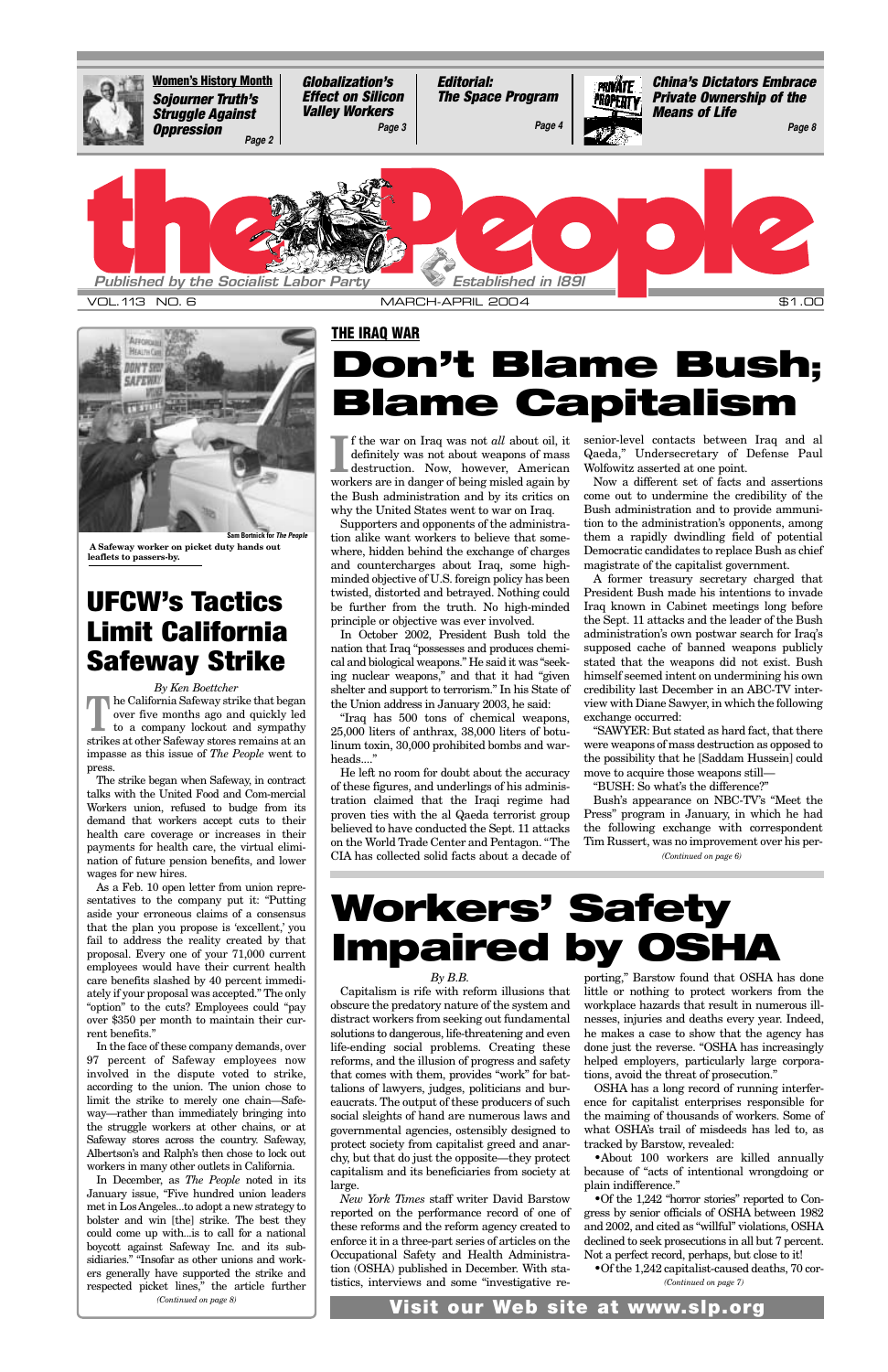*By B.G.*<br>he age-old struggle for freedom and equal-The age-old struggle for freedom and equality within class-divided societies obviously has encountered certain obstacles and ity within class-divided societies obviously has encountered certain obstacles and limits over the generations. Gender and race may struggle with success for all the freedom and equality within their class that class-divided society can allow, but equality between ruled and ruling classes, between slaves and masters, is impossible. It is impossible within capitalism, for example, be-cause the line that divides the working class from the capitalist class is more than an obscure or abstract thing based on mistaken ideas or prejudice. It is as concrete as the factories, the offices, the mills and the other means of wealth production and distribution that the capitalist class owns and that the working class does not. Capitalists may nurture and manipulate prejudice and ignorance for their own purposes, but that is incidental to their power.

All historic struggles for freedom and equality have been blocked and limited by similar barriers. Today it is possible to think of abolishing class divisions, but that was not the case in earlier times. It was not the case in the middle of the 19th century, when chattel slavery still held millions of African Americans in bondage. Freedom from that form of bondage became possible and inevitable only when capitalism could no longer tolerate it, but freedom from wage slavery would have to wait for a later day.

The struggles of those who fought against chattel slavery and to extend political rights to every American, regardless of race or gender, were indispensable steppingstones along the historic path towards the greater freedom that socialism will ultimately bring. With this understanding of what was and what was not possible at different historical stages we gain a true appreciation of the importance of those whose earlier struggles against oppression, bondage and inequality moved us forward to the very threshold of complete human emancipation from all forms of tyranny.

March is Women's History Month, and International Women's Day falls on March 8. In looking back over the history of the country, we can see the results of women's long struggle for political, educational and economic equality. Although there has been progress and women are farther ahead today than were their sisters two centuries ago, they still have far to go. For working-class women, the path to equality is particularly steep.

On this occasion, we can remember and honor one of the great women of the past who struggled under almost insurmountable odds to overcome the humiliations and physical abuse of her slave past to become one of the country's most noted spokespersons for antislavery and women's rights. She was born Isabella in 1795 in Ulster County, N.Y., where she worked as a slave field hand and house servant for Dutchspeaking farm owners. By her husband and fellow slave Thomas, she had five children, one of whom evidently died in infancy. When New York State abolished slavery in 1827 Isabella's emancipation was immediate and complete, but her children were legally required to complete a period of indentured servitude before they became free, a legal stipulation that caused her and her children much anguish.

After a number of years, she moved from Ulster County to New York City. In 1843, she felt called to a greater service, changed her name to Sojourner Truth and joined an antislavery and prowomen's rights commune, the Northampton (Mass.) Association of Education and Industry.

Here she was treated as an equal. She was able to share her experiences as a slave with the residents, to teach them and to learn from them, and to listen to visiting lecturers from some of the country's leading abolitionists, such as Frederick Douglass, William Lloyd Garrison and Wendell Phillips. She would later form valuable contacts with them and their families.



In the fall of 1844, Sojourner Truth gave her first antislavery speech in Northampton. In May of 1845, she spoke at the annual meeting of William Lloyd Garrison's Anti-Slavery Society in New York City. In 1850, she was one of the speakers at a large national women's rights meeting in Worcester, Mass. It was also in 1850 that she published her autobiography, *Narrative of Sojourner Truth*. Although she had never learned to read or write, she dictated her life story to Olive Gilbert, an antislavery friend.

With the outbreak of the Civil War in 1861, she began vigorously supporting the Union cause. Although she was well aware of Northern race prejudice, she experienced her first violent assault in Indiana while speaking at a pro-Union rally at the Steuben County Courthouse. Amob interrupted the meeting and Sojourner Truth was arrested and charged with violating the 1851 Indiana law that prohibited persons of African descent to enter the state. After 10 days' detention, she was released. She later visited Abraham Lincoln in 1864 and thanked him for issuing the Emancipation Proclamation in 1862. In later years, in a brief visit to President Ulysses S. Grant she thanked him for signing the Civil Rights Bill.

From 1864 to 1868, Sojourner Truth worked in the refugee relief camps sponsored by the National Freedmen's Relief Association and the Freedmen's Bureau to help the refugees who had fled slavery.

After the Civil War, she continued her women's rights activities, speaking not only for voting rights and political equality but also for economic equality. As a woman who had been at the very bottom of the economic ladder and who had worked as hard as any man had, she well knew the oppression and despair of economic inequality. As she once expressed it:

"I have done a great deal of work; as much as a man, but did not get so much pay. I used to work in the field and bind grain, keeping up with the cradler; but men doing no more, got twice as much pay; so with the German women. They work in the

field and do as much work, but do not get the pay. We do as much, we eat as much, we want as much."

In her later and infirm years, Truth lived in Battle Creek, Mich., with her daughters Diana and Elizabeth, who cared for her. She died Nov. 26, 1883. The great men of the abolition movement, Frederick Douglass and Wendell Phillips, were the first to pay her tribute. The black press presented her as a hero of her race. The women's suffrage movement and its leaders also memorialized her for her courage, her wisdom and her loyalty to the cause.

We cannot forget those who have gone before us who fought the good fight for freedom. We can marvel that one who was born into lowly circumstances—where she was oppressed, beaten, abused, deprived of liberty and denied education—could have the strength and the wisdom to become a leader of the freedom movement. Sojourner Truth did precisely that. She stood and fought with strength and eloquence along side of men and women who had far better education and opportunities than she in life. She earned their respect and support because in her humble beginnings she had the experience of oppression that they lacked. They could only talk about oppression and condemn it. She had lived through it and had overcome it.

## *Do You Belong?*

Do you know what the SLP stands for? Do you understand the class struggle and why the SLP calls for an end of capitalism and of its system of wage labor? Do you understand why the SLP does not advocate reforms of capitalism, and why it calls upon workers to organize Socialist Industrial Unions?

If you have been reading *The People* steadily for a year or more, if you have read the literature recommended for beginning Socialists, and if you agree with the SLP's call for the political and economic unity of the working class, you may qualify for membership in the SLP. And if you qualify to be a member you probably should be a member.

For information on what membership entails, and

how to apply for it, write to: SLP, P.O. Box 218, Mountain View, CA94042-0218. Ask for the SLP Membership Packet.

# **WOMEN'S HISTORY MONTH: Sojourner Truth's Struggle Against Oppression**

❑ **\$5 for a 1 year sub** ❑ **\$8 for a 2 year sub** ❑ **\$10 for a 3 year sub** ❑ **\$9 for a 1 year sub by first-class mail**

| NAME _                                                                      | $PHONE$ ________ |
|-----------------------------------------------------------------------------|------------------|
| ADDRESS_<br>the contract of the contract of the contract of the contract of | APT              |
| CITY                                                                        | STATF 71P        |

Make check/money order payable to The People.

the People **P.O. Box 218, Mountain View, CA 94042-0218**

### **A sample copy of** *The People* **is your invitation to subscribe.**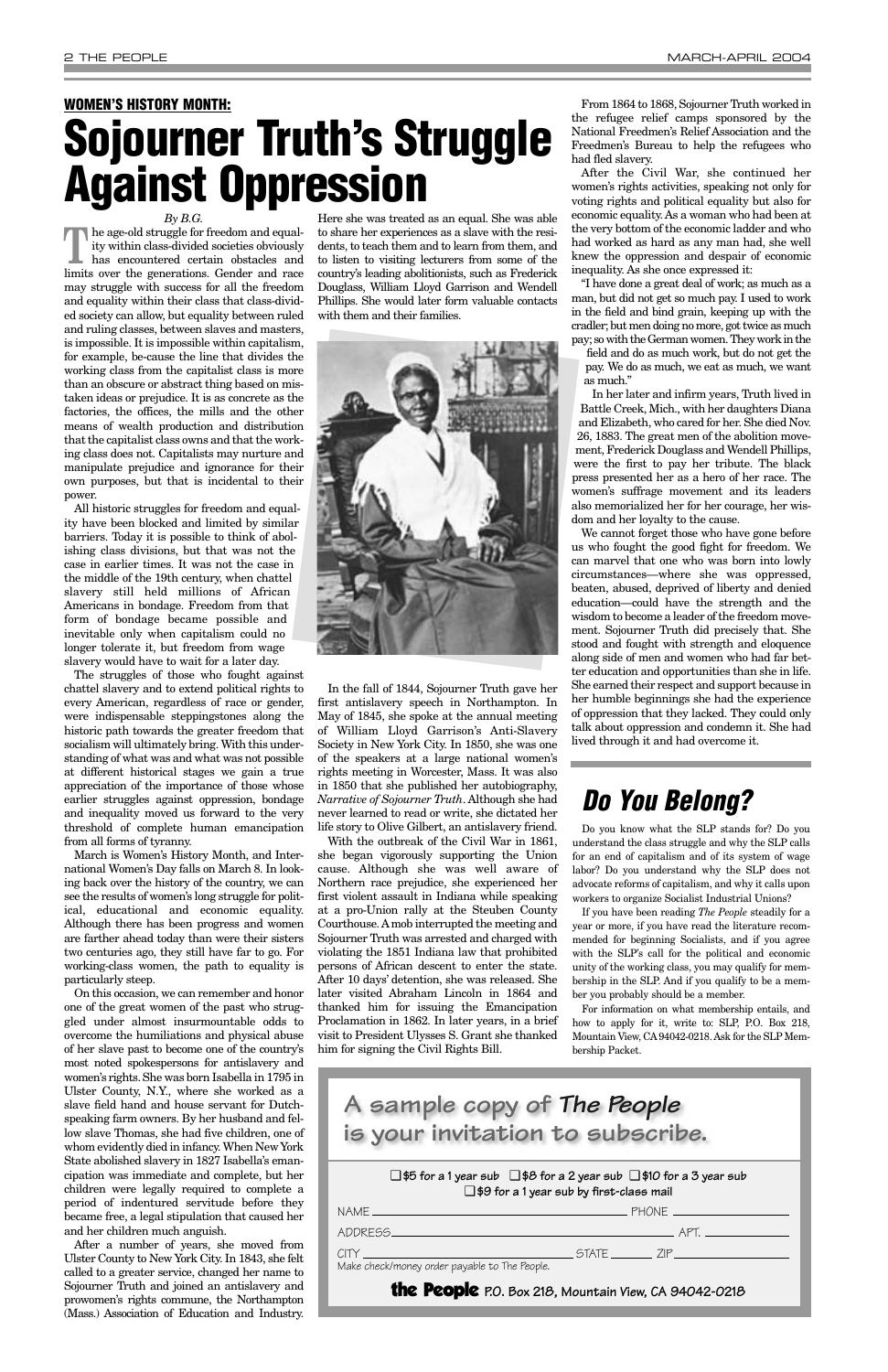*By Bruce Cozzini* **How important is globalization to Silicon**<br> *Mercury News to convene a panel of ex-*<br> *Mercury News to convene a panel of ex-*Valley? Important enough for the *San Jose* perts to discuss the subject and then to devote most of a six-page "Perspective" section of its Dec. 28 issue to a "roundtable" discussion about it.

The panel comprised two corporate vice presidents, four CEOs or chairmen, three from think tanks or academia, one venture capitalist, the congresswoman from Silicon Valley, and the editor, publisher and a columnist from the *Mercury News*. Apart from the panelists' comments, the "Perspective" section included an interview with the CEO of chip giant Intel and a couple of editorials.

What the *Mercury News* did not consider important enough to include, however, were the views of workers. Although globalization already has had tremendous impact on employment, the *Mercury News* failed to include a single worker or workers' representative on its panel and none were interviewed. What it did insteadwas to invite readers to send letters and e-mails, to be printed or not as the newspaper might decide.

Most of the discussion dealt with the opportunities and problems of globalization, how capitalists should adapt and how the government should support U.S. industries and Silicon Valley's technological corporations. The panelists made it clear that the coming challenge was not the shift of routine jobs to India or China, but engineering and research and development, and that they are eager to get started with it.

The scope of this shift was described by Intel CEO Craig Barrett who spoke of the impact of the "integration of India, China, Russia and Russia's satellite countries into the world's economic infrastructure." He estimated an *educated* workforce in these countries of 300 million workers, a number that is larger than the entire population of the United States. He added that it is "well-educated labor that can do effectively any job that can be done in the United States."

Barrett speculated on what venture capitalists with money and mindful of the shift would tell the principals of companies asking for funding. What they are likely to say, according to Barrett, is "of course you are not going to do your R&D in the States, you are going to do it in India or China or someplace where the costs are only 25 percent of what they are here."

Some panelists likened the rise of China to the Industrial Revolution, but with a difference. The difference, as Brian Halla, CEO and chairperson of National Semiconductor, said, is that "this time, we're Great Britain, and the Great American dream is moving to Shanghai." While the capitalists interviewed practically

here," she continued, "is a concentration of highlevel activities that explains the very extraordinary wealth level that we enjoy."

were salivating at the opportunities globalization would make for them, they acknowledged that the Great American Dream was dimming for American workers. Barrett noted that foreign competition would drive American wages lower and denied that Intel had any "obligation to suffer a financial disadvantage to hire more American employees" as opposed to Indian or Chinese workers.

Some of the panelists commented on the need of workers to retrain, although jobs have not been lost for lack of technical competence among American workers. Furthermore, no one suggested what jobs American workers might retrain for.

Kevin Fong, the venture capitalist on the panel, was dismissive of Silicon Valley workers. After claiming engineers in China worked 14-

hour days, six days a week, he said: "And

so we have to recover from the sense of entitlement. Individuals have to want to get retrained. They're going to have to want to work hard. Sometimes I wonder whether we've lost that in the Valley."

Fong's statement was contemptuous, contemptible and absurd. Anyone who has worked in the tech industry in Silicon Valley knows that long hours and hard work have always been part of the "culture." Workers, misled into seeing themselves as partners in the enterprise rather than as workers, aligned themselves with the corporate goals. This atmosphere was fueled by expectations of high pay and stock options that would lift them above typical working-class status. Fong and his fellow panelists exposed this fable for what it really is. They showed that they do not care about the workers, only about their tasks and the level of their exploitation. Work in manufacturing, data processing or other highly automated tasks was referred to as "lower valueadded activities." That is to say, the manufacturing worker adds a small fraction to the value of the product above the fixed costs, such as raw materials and physical plant. Since the profit comes from the difference between what the worker produces and is paid, based on the value of the worker's labor power in the labor market, profits are increased by moving manufacturing to places where that value is the lowest. According to Diana Farrell, director of the McKinsey Global Institute, the San Francisco Bay Area has achieved productivity twice that of the average of the United States "by outsourcing lower value-added activities." "What you have

High value-added activities include jobs like engineering that require extensive education and cannot be automated. As the value collectively produced (new products to be put forth in the marketplace) is high, so is the wage of the workers, the value of their labor power in a restricted and highly competitive labor market. It is these workers whose jobs are now being offshored.

So, we see that engineers and other high valueadded folks are just workers too. Like other workers, they are finding their jobs being offshored to India and China. They do not like it, and as two letters to the *Mercury News* editor a week after the panel noted, they have no voice in it.

In one of those letters, a woman who had lost

her customer support job to offshoring commented on the lack of a worker's voice on the panel and decried the patronizing suggestion by a highly paid executive that she "retrain to qualify for a more 'sophisticated, innovative' job." In another, two activists from the National Writers Union questioned the *Mercury News* why, with all of the unions and anti-offshoring groups and tens of thousands of laid-off workers, they didn't seek out any of them. Indeed, the principal concern of the panel, as expressed through an editorial in the Jan. 25 *Mercury News*, was that if displaced workers are not treated well there could be a political "backlash" against offshoring.

However, more is needed than that. As the September-October issue of *The People* stated, globalization is a fact that workers must face. Workers' voices will be heard when they unite as a class and fight the capitalist system itself. Rather than fighting U.S. capitalism's export of exploitation to Asia, end the system itself.

[*Editor's note*: A printable transcript and downloadable video of the panel discussion are available at the *Mercury News'* Web site.]

# *What Will Globalization Mean For Silicon Valley Workers?*

#### *By Paul D. Lawrence*

Some 200 years ago industrial and political revolutions established capitalism. Since then capitalist industry has been spewing poisons into the air, water and land. Now some scientists have begun measuring precisely how these toxins affect people. That is like locking the barn door after the horse has been stolen. Scientists use a process called biomonitoring. That process enables them to measure pollutants building up in the human body the "body burden." They sample urine, blood and mother's milk. They have their work cut out for them. Biomonitoring proponents say there are around 75,000 chemicals used in the United States. Few have ever been tested for their health effects. Yet the first findings are appalling. A few studies have been completed. One is a study by the Centers for Disease Control and Prevention. The CDC tested 2,500 volunteers for 116 pollutants. That's about 15-hundredths of one percent of the chemicals in use. Among other things, the CDC found that Latino children have three times the amount of a chemical derived from DDT as non-Latino children. DDT was banned

### **Retraining Options For High-Tech Workers**

For workers laid off from high-tech jobs in Silicon Valley who are asked to "retrain," the options don't look very good. According to the Economic Policy Institute (*San Jose Mercury News*, Jan. 23), from November of 2001 to November of 2003, jobs in California have shifted from higher paying industries to lower paying ones (similar shifts have occurred in 48 of 50 states).

In the higher paying (shrinking) industries (average pay \$57,800) a total of 198,000 jobs were lost. The breakdown of job loss by industry was:

| • Manufacturing $\ldots \ldots \ldots \ldots \ldots 127,000$    |  |
|-----------------------------------------------------------------|--|
| •Information sector $\dots\dots\dots\dots \dots$ 55,000         |  |
| $\bullet$ Professional and business services 6,000              |  |
| In the lower paying (growing) industries (average               |  |
| pay \$34,742) a total of 145,000 jobs were gained. Job          |  |
| gain by industry was:                                           |  |
| • Education and health services<br>65,000                       |  |
| 48,000<br>$\bullet$ Leisure and hospitality $\dots \dots \dots$ |  |
| 32,000<br>$\bullet$ Retail                                      |  |
| The jobs in growing industries average about 40                 |  |
| percent less in pay than in the shrinking indus-                |  |
| tries. How is that as an incentive for retraining?              |  |
| Can you say, "Do you want fries with that?"                     |  |
| -B.C.                                                           |  |



*The People* (ISSN-0199-350X), continuing the *Weekly People*, is published bimonthly by the Socialist Labor Party of America, 661 Kings Row, San Jose, CA 95112-2724.

Periodicals postage paid at San Jose, CA 95101-7024. Postmaster: Send all address changes to *The People*, P.O. Box 218, Mountain View, CA 94042-0218. Communications: Business and editorial matters should be addressed to *The People*, P.O. Box 218, Mountain View, CA 94042-0218. Phone: (408) 280-7266. Fax: (408) 280-6964.

Access *The People* online at: www.slp.org. Send e-mail to: thepeople@igc.org.

Rates: (domestic and foreign): Single copy, \$1. Subscriptions: \$5 for one year; \$8 for two years; \$10 for three years. By firstclass mail, add \$4 per year. Bundle orders: 5–100 copies, \$16 per 100; 101–500 copies, \$14 per 100; 501–1,000 copies, \$12 per 100; 1,001 or more copies, \$10 per 100. Foreign subscriptions: Payment by international money order in U.S. dollars.

## **Biomonitoring: The First Findings**

*(Continued on page 6)*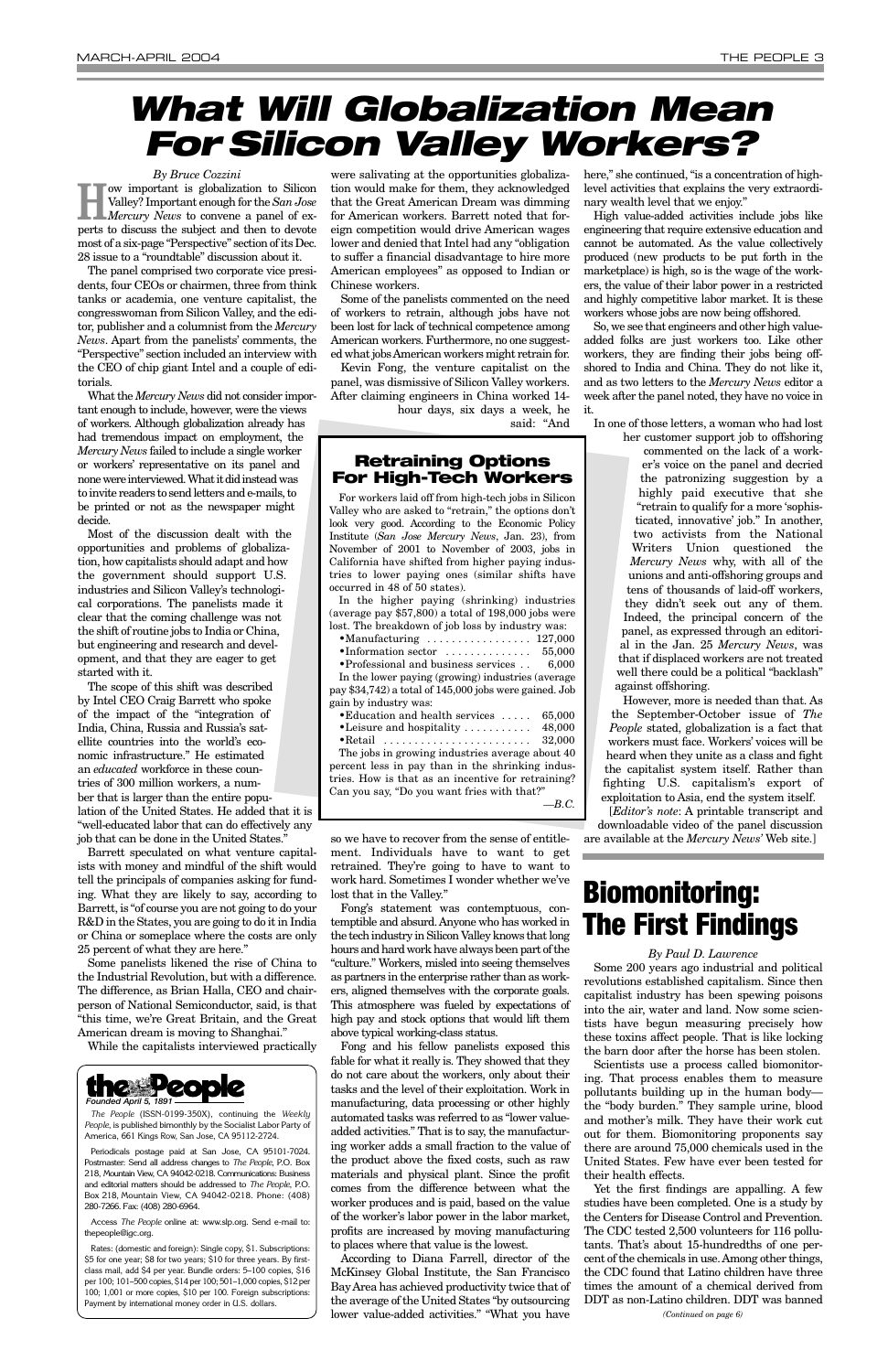When President Bush outlined his "vision" for America's space program on Jan. 14, he called for a shift in certain areas of the current program and a return to the moon by 2020. He spoke of technological development, scientific research and the exploration of "other worlds" to evoke a sense of high purpose and adventure for humanity, for which America would take the lead. He also likened his vision of interplanetary exploration to the Lewis and Clark expedition of 1804–1806.

"Two centuries ago," he said, "Meriwether Lewis and William Clark left St. Louis to explore the new lands acquired in the Louisiana Purchase. They made that journey in the spirit of discovery, to learn the potential of vast new territory, and to chart a way for others to follow."

Indeed, when Thomas Jefferson agreed to pay a money-strapped Napoleon \$15 million for Louisiana he brought into the national domain an enormous territory of 800,000 square miles—miles that if set end to end in a continuous line would stretch almost as far as the 865,400-mile diameter of the sun. That vast expanse included all or parts of what would become 15 states.

President Jefferson, unlike President Bush, was a man of science, but he did not buy Louisiana and send Lewis and Clark on their historic trek across a great wilderness just to satisfy his curiosity or a national urge to explore the unknown. Jefferson not only envisioned a time when that huge addition to the national domain would be explored, but occupied, developed and integrated into the nation. He envisioned a time when its lands would be farmed, when cities would be built, when its forests would be felled and its minerals drawn from the ground. As Jefferson put it on June 20, 1803, in a letter to Lewis:

Last June, *The Telegraph* (U.K.) noted that the U.S. military made "successful use of global positioning satellites (GPS) and other space technology during the recent wars in Afghanistan and Iraq.'

"The object of your mission is to explore the Missouri River, and such principal streams of it, as, by its course and communication with the waters of the Pacific Ocean, whether the Columbia, Oregan, Colrado, or any other river, may offer the most direct and practible water-communication across the continent, for the purposes of commerce."

When Lewis and Clark set off on their journey of exploration and discovery capitalism was young. The industrial revolution had barely begun, and the brutal exploitation of human labor, on which it would expand and mature, was new to the world. Two centuries later, capitalism is long past its apogee and its predatory nature is a hindrance to further progress. Whatever capitalism contributed to human progress in the past, today it threatens the very survival of the Earth and everything on it.

President Bush's high-sounding words about "the spirit of discovery" aside, what "purpose of commerce," what "potential of vast new territory" did he have in mind when he spoke on Jan. 14? What interests would benefit from such ambitious ventures to the moon and beyond? The most obvious are the profit interests of the high-tech sector of the capitalist economy. Other factors include military dominance and control of raw materials.

The high-tech contractors of the National Aeronautics and Space Administration (NASA) also tend to dominate the U.S. arms industry. Lockheed Martin Corp., Boeing Co. and Northrop Grumman Corp. are three large companies hoping to profit from lucrative NASA and Pentagon contracts, according to the British news service Reuters.

Developments in space technology also enhance U.S. strategic advantages in earthly conflicts over markets and raw materials. These are intertwined in a revival and expansion of the 1980s Reagan administration's Strategic Defense Initiative ("Star Wars"). "The Pentagon expects to spend at least *\$50 billion over the next five years* to develop and field a multilayered shield against incoming missiles that could deliver nuclear, biological or chemical weapons," Reuters noted.

*The Telegraph* also reported that the National Reconnaissance Office "is to develop a strategy that ensures America's allies, as well as its enemies, never gain access to the same space resources without Washington's permission....A fleet of spacecraft will be developed, designed to attack and destroy future satellites of enemies and rivals. The rapid-launch 'military space plane'...would also be used as a mobile 'bodyguard' for U.S. space installations. It would be the first 'space plane' in history with a directly military function."



There is another aspect to the space program. As outlandish as it may seem, apparently there is already competition for control of the moon's raw materials. The moon is believed to be rich in the helium 3 isotope, a potential energy source. "Gerald Kulcinski of the Fusion Technology Institute at the University of Wisconsin at Madison estimated the moon's helium 3 would have a cash value of perhaps \$4 billion a ton in terms of its energy equivalent in oil. Scientists reckon there are about 1 million tons of helium 3 on the moon...." (Reuters) Thus, it is not surprising that GlobalSecurity.org director John Pike concluded that the U.S.'s aim is "to beat the Chinese to the moon." China's regime has officially stated that its goal is to reach the moon. Major advances in China's technology and space flights make China a potentially formidable competitor. True, President Bush said nothing about militarizing the moon or of exploiting its mineral resources for "commercial purposes." He spoke only of using certain of those resources as aids in propelling spacecraft further out into the solar system, much as Lewis and Clark used the resources they found along their route to sustain themselves on their journey from St. Louis to the Pacific Coast. Yet, who would doubt that President Bush envisioned a time when the moon, like Louisiana before it, will be used for "commercial purposes"? The Louisiana Purchase opened a continent and cleared the way for the development of modern capitalism, thereby moving us forward toward a time when a higher form of civilization—socialism—would become possible. Today capitalism is overripe for replacement. It is a hindrance to progress and a threat to human survival. The extension of capitalist competition into space poses a grave danger to the Earth and all that is on it.

*[Diane Secor contributed to this editorial.]*

**It Won't Happen** (*Daily People*, May 4, 1908)

"Editor *The People*: "Under the socialist régime, will inheritance of property be permitted? And if so, won't it lead sooner or later to a comparatively few individuals possessing most of the wealth of the community? C.S."

No, it won't.

In the first place, as to whether inheritance of property will be allowed under socialism, no one yet knows, and no one cares. The question is just as immaterial now as it would have been, at the signing of the Declaration of Independence, to ask whether the president's term would be four years or six. The main question, freedom from England, had first to be settled. That done, the minor things, presidents' terms among them, could be taken up and decided according to the necessity of the times and the wisdom of the legislators, then the Constitutional Convention at Philadelphia. The main question today is freedom from the capitalist class. That question settled, the minor matters, as the inheritance of property, can be met and dealt with by the Constitutional Convention of the Socialist Republic as it sees fit. When that convention meets, it may, conceivably, decree to abolish inheritance; and it may not. Today there seems to be no clear reason why it should, and the chances are it will not. That is as far as one can say for the present.

But even assuming, then, that the inheritance of property will still continue under socialism, it will not, can not lead to the possession by a few of the bulk of the community's wealth. And here a distinction must be drawn between property, and property.

Today anything that a man owns, whether a rocking chair or a silk mill, a silver spoon or a coal mine, is his private property, and he can do with it as he likes. He can sit in the rocking chair or not, or open the silk mill or not, just as he chooses; he can throw away the silver spoon if the whim seizes him, or blow up the coal mine. No one can interfere with him—they are his property. But the chair and the spoon concern only his individual life and comfort; the mill and the mine affect the life and comfort of the nation. They are part of the nation's wealth-producing machinery; they are necessary to the prosperity and civilization of the country and its inhabitants. They, differently from the spoon and chair, affect the life of thousands; yet, the same as the chair and the spoon, one man owns them.

# *The Space Program*

*A De Leon Editorial*





*Socialism will protect personal property by making productive property the collective and democratically operated possession of society.*

Socialism is the collective ownership by all the people of the factories, mills, mines, railroads, land and all other instruments of production. Socialism means production to satisfy human needs, not, as under capitalism, for sale and profit. Socialism means direct control and management of the industries and social services by the workers through a democratic government based on their nationwide economic organization.

Under socialism, all authority will originate from the workers, integrally united in Socialist Industrial Unions. In each workplace, the rank and file will elect whatever committees or representatives are needed to facilitate production. Within each shop or office division of a plant, the rank and file will participate directly in formulating and implementing all plans necessary for efficient operations.

This is what socialism brands as an iniquity—this possession by one man of the wealth-sources of nations. This sort of private property, private property in the national instruments of production, is what socialism demands the abolition of—and will see that its demand is carried out. But that does not mean that socialism would abolish also the man's private ownership of his chair and his teaspoon, the goods which he alone uses, and which confer on him no arbitrary powers over the lives of others. These are not wealth-sources, they are not concerned in production. He can exploit no one by retaining them. Society *(Continued on page 7)*

# what is socialism?

Besides electing all necessary shop officers, the workers will also elect representatives to a local and national council of their industry or service—and to a central congress representing all the industries and services. This all-industrial congress will plan and coordinate production in all areas of the economy. All persons elected to any post in the socialist government, from the lowest to the highest level, will be directly accountable to the rank and file. They will be subject to removal at any time that a majority of those who elected them decide it is necessary.

Such a system would make possible the fullest democracy and freedom. It would be a society based on the most primary freedom—economic freedom.

For individuals, socialism means an end to economic insecurity and exploitation. It means workers cease to be commodities bought and sold on the labor market and forced to work as appendages to tools owned by someone else. It means a chance to develop all individual capacities and potentials within a free community of free individuals.

Socialism does not mean government or state ownership. It does not mean a state bureaucracy as in the former Soviet Union or China, with the working class oppressed by a new bureaucratic class. It does not mean a closed party-run system without democratic rights. It does not mean "nationalization," or "labor-management boards," or state capitalism of any kind. It means a complete end to all capitalist social relations.

To win the struggle for socialist freedom requires enormous efforts of organizational and educational work. It requires building a political party of socialism to contest the power of the capitalist class on the political field and to educate the majority of workers about the need for socialism. It requires building Socialist Industrial Union organizations to unite all workers in a classconscious industrial force and to prepare them to take, hold and operate the tools of production.

You are needed in the ranks of Socialists fighting for a better world. Find out more about the program and work of the Socialist Labor Party and join us to help make the promise of socialism a reality.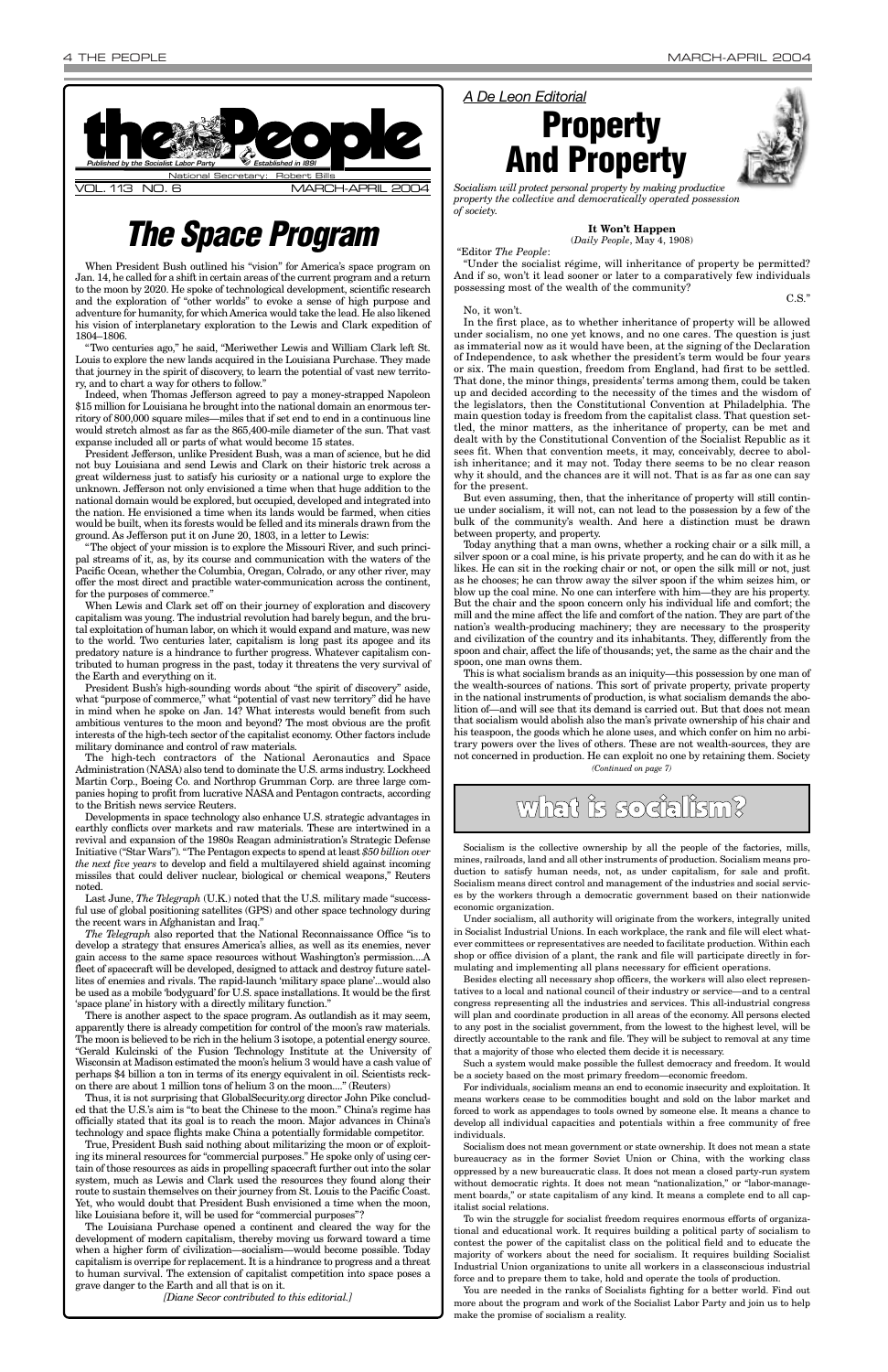On March 18, 1871, the workers of Paris, France, attempted for the first time in modern history to construct a classless society. Their effort was in response to the terrible conditions imposed upon them by capitalist exploitation. It was precipitated by their masters'attempt to take possession of the artillery that the workers themselves had purchased for their National Guard.

French capitalism had just been defeated in the Franco-Prussian War. The war was initiated by the French emperor Napoleon III in a desperate effort to save his throne through war fever. It was welcomed by Prussia's "Iron Chancellor," Otto von Bismarck, who saw in a Prussian victory a chauvinistic opportunity to create the German Empire. In short, the Prussian junkers and capitalists defeated the armies of French capitalism.

The collapse of the French Empire was followed by the proclamation of a republic by the workers of Paris. But representatives of the propertied class usurped power. With the approval of their Prussian peers and conquerors, the French capitalists then turned on the workers of Paris. The workers' resistance to the capitalists' attempt to disarm them resulted in the proclamation of the Commune.

Karl Marx called the Paris Commune "a workingmen's government...the bold champion of the emancipation of labor, emphatically international." But it survived for less than three months. On May 28, 1871, the last of the Commune's defenders were crushed by superior numbers, following a betrayal that allowed the reaction's troops to enter the city.

During its brief life, however, the Commune organized the workers for the management of their workshops. Crime was literally ended, for the criminals fled Paris with the capitalists, their



social kinsmen. The separation of church and state was decreed. Paris ceased to be the play-

ground of exploiters, domestic and foreign. Universal suffrage was instituted. The standing army and the police were abolished. Public service was done at workmen's wages. The educational institutions were opened to the people. Science itself was freed from the fetters imposed upon it by class prejudice and governmental force. All functionaries held their positions by election, were held responsible and were subject to recall.

Capitalism has lied that the Commune held power by terror. Actually, it formally abolished the guillotine. The terror of the Commune was the revenge the capitalists took when they reconquered the workers by military power and betrayal.

Men, women and children, as prisoners, were shot down in cold blood. A notorious militarist arbitrarily picked prisoners from lines for execution, long after the fighting was over. More than 10,000 Communards were killed in their last resistance. By June 1872, the formal "trials" of prisoners (after the main butchery was over) brought death to 270 more and other punishments (various forms of imprisonment, transportation, etc.) to more than 13,000 additional men, women and children.

The hatred shown the French workers by their French masters had no parallel in modern European history to that time. Even the German conquerors had never seen anything like it. And no wonder! National differences among capitalists don't submerge class similarities. As Benjamin Disraeli said, the workers are a nation apart from the capitalists.

The Socialist Labor Party honors the workers of the Paris Commune on this 133rd anniversary of their pioneering effort to build a better society. And it draws Marxian lessons from their experience to be used in attaining the better society they shed their blood to build.

# *Our Annual Tribute to The Paris Commune of 1871*

#### *By Michael James*

Where would we be without Marx and the understanding of this society that the Marxian method provides us? We would be totally lost, just like *Newsweek* editorialist Anna Quindlen. Her commentaries, entitled "The Last Word," often appear on the very last page of the magazine. She typically despairs over various ills of our nation but, without Marx and Marxism, she can shed no light on these societal malignancies and she can offer no remedy.

For example, in the issue of last June 3, she laments federal cuts for libraries and the resulting closings, layoffs, shortened hours and canceled library programs. She contrasts the gutting of libraries with Bush's tax cuts for the rich and concludes that the Bush administration is "bogus." She then chastises the American people for responding with anomie rather than outrage. Well, one of the reasons for widespread anomie is that Anna Quindlen and other corporate bewilderers in the corporate media fail to point to capitalism as the root problem and totally reject socialism as a solution. Therefore, readers are left with no insight about the true nature of social ills and no way out. Reading her column leaves one with a feeling of despair and hopelessness. In the Aug. 11 *Newsweek*, Ms. Quindlen writes about the struggles of transsexual Jenny Boylan to be her true self in the face of prejudice. She calls for more love and tolerance in our society. She fails to recognize the material reality that tolerance can come easier when people are not bitter or angry or afraid about downsizing or outsourcing or joblessness or homelessness or poverty. She fails to observe that people who are victimized or denied by a system they cannot even name are often looking for scapegoats and targets. Anna Quindlen will not name the sys-

tem that uses racism and bigotry to its economic advantage. She does not know that Aldous Huxley described capitalism as "organized lovelessness."

In the Sept. 8 issue she comes as close as she can to the truth. She writes, "There is still a chasm between rich and poor...." She does not acknowledge that capitalism requires this chasm and can never resolve it. She then observes that "Environmental concerns have a habit of giving way to the profit motive." She seems to harbor the absurd notion that pollution and environmental degradation can be stopped or even controlled without abolishing capitalism. Perhaps she wants to believe that ecology and capitalism are compatible so that she will not have to face the need to radically alter our society. But Frederick Douglass said, "If there is no struggle there is no progress. Those who profess to favor freedom, and yet deprecate agitation, are men who want crops without plowing up the ground. They want rain without thunder and lightening. They want the ocean without the awful roar of its many waters...." She reminds readers in the issue of last Oct. 20 that our society is "Still needing the F word." She is referring to feminism and the fact that American women still lack equality even 40 years after the publication of Betty Friedan's *The Feminine Mystique*. Indeed, capitalism has turned back the tide of progress on the feminist movement, the civil rights movement, the labor movement, the peace movement and the ecology movement. In the *Newsweek* of Dec. 1 she decries "A New Kind of Poverty," a poverty that pulls down entire families and people with one or even two jobs. She correctly observes that "In America we console ourselves with the bootstrap myth, that anyone can rise, even those who work two jobs and

still have to visit food pantries to feed their families." She concludes that "it's morally wrong to prosper through the casual exploitation of those who make your prosperity possible."

She goes part way. She teases. She appears to criticize capitalism, but is careful never to use the word itself. Where is the logic? She would have the very system which creates poverty solve it. How can a system that methodically and ruthlessly sets out to impoverish workers ever reverse this reality? That would simply be bad for business.

Finally, in the issue of Dec. 15, Ms. Quindlen chastises America for "hyperconsumerism" and "knee-jerk acquisition." She says that America has "stuff fatigue" so that "Our homes have become landfills." She is right. The environmental group Greenpeace says that America is 5 percent of the world's population but we consume 40 percent of the world's resources. But she identifies the symptom while refusing to name the disease. Capitalism, with the aid of mass advertising, creates this hyperconsumerism. Along with polluting the Earth, exploiting the working class and waging war on other nations, promoting consumer gluttony is just good business. The point here is that a corporate and mainstream editorialist or commentator such as Anna Quindlen can only mystify. She cannot enlighten. Henry David Thoreau said, "There are a thousand hacking at the branches of evil to one who is striking at the root." Ms. Quindlen can flail away at our social ills but, without Marx and the promise of socialism, she dares not go to the root of the problem. It is the SLP and *The People* that have the courage and vision to strike at the root. It is the SLP and *The People* that reveals to working-class readers the solution to our suffering.

# *Anna Quindlan 'Wants Rain Without Thunder...'*

**"Vive la Commune" was drawn by the British Socialist artist, Walter Crane, for the** *Commonweal* **in 1888. Originally, it bore the inscription, lettered by Crane: "An English Tribute to the French Commune, Dedicated to the Workers of Both Countries."**

**Crane was long associated with William Morris in agitating for socialism, and was a foe of the reformers and compromisers. He regarded socialism as "the hope of the world," and grasped the essence of Marx in perceiving the underlying social and economic forces that make for a fundamental social change. These forces, he said, "may be, perhaps, temporarily diverted, but never defied or defeated."**

**Crane gave freely of his talent and time to the socialist cause. Among other things, he executed the distinguished charters that are still issued by the Socialist Labor Party to its sections.**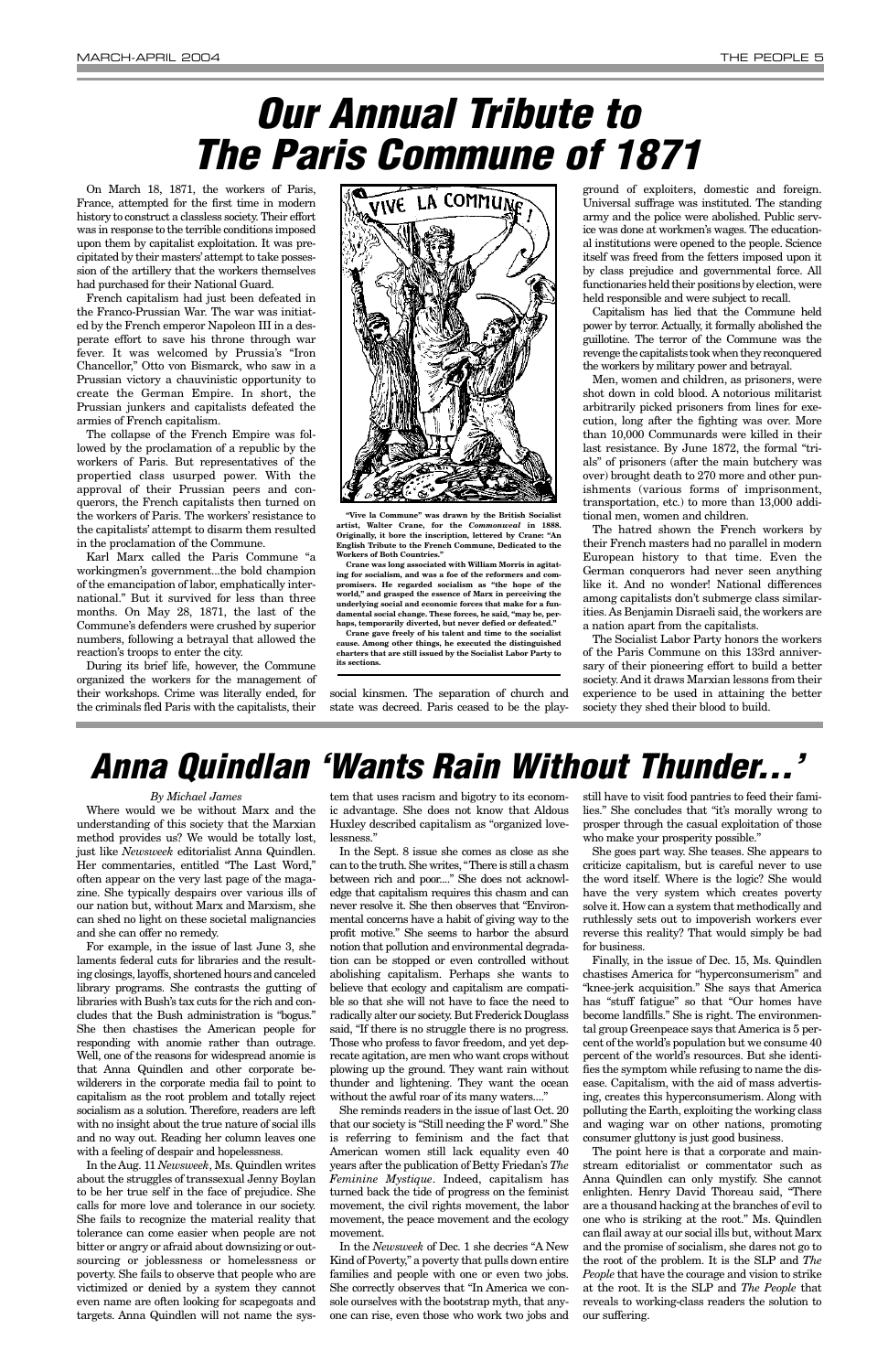formance in December:

"RUSSERT: The night you took the country to war, March 17th, you said this: 'Intelligence gathered by this and other governments leaves no doubt that the Iraq regime continues to possess and conceal some of the most lethal weapons ever devised.'

"BUSH: Right.

"RUSSERT: That apparently is not the case. "BUSH: Correct."

One would think that if Bush's seemingly clumsy attempts to defend the invasion of Iraq went to basic principles his Democratic rivals would be unrelenting in their criticism, but that has not been the case. The presumed front-runner for the Democratic nod, U.S. Sen. John Kerry, has expressed no principled opposition to the war. Not surprisingly, Kerry's Democratic rivals, most notably Ohio Congressman Dennis Kucinich, have criticized his stance on the war. On Feb. 8, for example, Kucinich said:

"Sen. Kerry voted for the war. Senator Kerry supports the occupation. Sen. Kerry supports sending another 40,000 troops to Iraq. I'm wondering if the people of this country are ready to trade a Republican war for a Democratic war, because that's exactly where we're headed right now."

Well, not quite that, Mr. Kucinich, not quite that.

The United States is a capitalist country. It is that regardless of which of the two major capitalist political parties controls the White House or Congress.

Capitalism is a predatory social system. The capitalist class and its political parties couldn't care less if the government of Iraq (or any other country) is democratic or antidemocratic. Its government will "wheel and deal" with any foreign tyrant if its purposes are served. It had no qualms about supplying Saddam Hussein with

weapons when it backed Iraq in its war again Iran in the 1980s. That may seem inconsistent or hypocritical to some, but it was not. Supporting or opposing foreign governments has nothing to do with political principles or ideologies and everything to do with the material and profit interests of America's capitalist ruling class.

Capitalism needs foreign markets; it needs foreign sources of raw materials for its industries; it needs large supplies of cheap labor; and it needs strategic control over those markets, supplies of cheap labor and sources of raw materials. Without these things it would choke and collapse. Getting and securing them is the fundamental "principle" at work. How they are gotten and secured is a secondary consideration. Those are questions of strategy and tactics, and it is the development and implementation of that strategy and the tactics needed to carry it out that is the source of the controversy over the Bush administration's presumed miscues on Iraq and Saddam Hussein's supposed cache of weapons of mass destruction. The ruling class and the government that serves its interests have no scruples either in pursuing or defending their interests. As Daniel De Leon said:

"The capitalist class will wreck a railroad, scuttle a steamer, or fire a building to achieve its ends. It will shoot down, it will murder and kill to advance the price of its commodities. It will declare war in order to dispose of its goods. Nothing, not even what it now considers the most sacred, is allowed to stand in its way.

Whatever menaces it is ruthlessly swept aside. No compunction being shown in the matter of expansion [imperialism], none will be or is shown in the matter of defense. The only thing that threatens capitalist domination is the growth of the Socialist Labor Party throughout the world, and in order to defeat the party, capitalism will resort to any means."

You can help provide for the long-term financial security of *The People* by including a properly worded provision in your Will or by making some other financial arrangement through your bank. Write to the Socialist Labor Party, publisher of *The People*, for a free copy of the booklet, *Steps You Can Take*. Use this coupon.

The question American workers need to pursue is not if the war on Iraq was "just" or "unjust." It is not a question of whether the Bush administration was misled to overestimate the Iraqi "threat," or even if it knew the truth and simply lied to distract the American working class and to disarm opposition to the war. The danger is that the American working class will be misled again into believing that their interest in peace and prosperity can be served by supporting the Republican Party and the Bush administration's bid for reelection or the Democratic Party and its bid to take over the executive branch of the capitalist government.

# *. . . Blame Capitalism*

directory

#### **UNITED STATES**

**NATIONAL OFFICE—**SLP, PO Box 218, Mtn. View, CA 94042-0218; (408) 280-7266; fax (408) 280-6964; e-mail: socialists@slp.org; Web site: www.slp.org.

**BUFFALO, N.Y.—**E-mail Ron Ingalsbe: Wanblee27@aol.com.

**CHICAGO—**SLP, P.O. Box 1432, Skokie, IL 60076.

**CLEVELAND—**Robert Burns, 9626 York Rd., N. Royalton, OH 44133. Call (440) 237-7933. E-mail: j.oneil@worldnet.att.net.

**DALLAS—**Call Bernie at (972) 458-2253.

**EASTERN MASS.—**Call (781) 444-3576.

**FRESNO, CALIF.—**Call Paul Lawrence at (559) 268-2170.

**HOUSTON—**Call (281) 424-1040. Web site http://houstonslp.tripod.com. E-mail: houstonSLP@frys.com.

**MIDDLETOWN, CONN.—**SLP, 506 Hunting Hill Ave., Middletown, CT 06457. Call (860) 347-4003.

**MINNEAPOLIS—**Karl Heck, 5414 Williams Ave., White Bear Lake, MN 55110-2367. Call (651) 429-7279. E-mail: k57heck

@cs.com.

**MILWAUKEE—**E-mail:milwaukeeslp@webtv.net.

**NEW LONDON, CONN.—**SLP, 3 Jodry St., Quaker Hill, CT 06375. Call (203) 447-9897.

**NEW YORK CITY—**Call (516) 829-5325.

**PHILADELPHIA—**SLP, P.O. Box 28732, Philadelphia, PA 19151.

**PITTSBURGH—**Call (412) 751-2613.

**PONTIAC, MICH.—**Call (586) 731-6756.

**PORTLAND, ORE.—**SLP, P.O. Box 4951, Portland, OR 97208. Call (503) 226-2881. Web: http://slp.pdx.home.mindspring.com. E-mail: slp.pdx@ mindspring.com.

**SACRAMENTO, CALIF.—**SLP, P.O. Box 221663, Sacramento, CA 95822-8663.

**SANTA ROSA, CALIF.—**SLP, P.O. Box 526, Forestville, CA 95436-0526.

**S.F. BAY AREA—**SLP, P.O. Box 70034, Sunnyvale, CA 94086- 0034. E-mail: slpsfba@netscape.net.

**SEABROOK, N.H.—**Richard H. Cassin, 4 New Hampshire St., Seabrook, NH 03874.

**ST. PETERSBURG, FLA.—**Call (727) 321-0999.

#### **AUSTRALIA**

Brian Blanchard, 58 Forest Rd., Trevallyn, Launceston, Tasmania 7250, Australia. Call or fax 0363-341952.

#### **CANADA**

**NATIONAL OFFICE—**Socialist Labor Party of Canada, P.O. Box 11091, Station H, Ottawa, ON K2H 7T9, Canada. Call Doug Irving at (613) 226-6682. E-mail: j.dougirving@sympatico.ca.

**VANCOUVER—**SLP, Suite 141, 6200 McKay Ave., Box 824, Burnaby, BC, V5H 4M9.

#### **GREAT BRITAIN**

Jim Plant, P.O. Box 6700, Sawbridgeworth, CM21 0WA, UK. E-mail: socliterature@btopenworld.com. Fax 01279-726970.

**PUERTO RICO** Call C. Camacho at (787) 276-0907. E-mail: redflags@coqui. net.

This is my contribution of \$ \_\_\_\_\_\_\_ for *The People*'s Press Security Fund, which will help support the SLP's official journal. (Please make checks/money orders payable to the Socialist Labor Party or *The People* and mail to P.O. Box 218, Mountain View, CA 94042-0218.)

| Name                                                                                                                                                           |  |
|----------------------------------------------------------------------------------------------------------------------------------------------------------------|--|
| Address                                                                                                                                                        |  |
| Apt.                                                                                                                                                           |  |
| $\operatorname{City}$                                                                                                                                          |  |
| State<br>7 <sub>in</sub>                                                                                                                                       |  |
| (Political contributions are not tax deductible.) Acknowledgments will be made in The People.<br>Please indicate if a receipt is desired: $\Box$ Yes $\Box$ No |  |

## The People's Press Security Fund

### **Steps You Can Take...**

**Socialist Labor Party • P.O. Box 218 • Mtn. View, CA 94042-0218** Please send a free copy of *Steps You Can Take* to:

| YOUR NAME |
|-----------|
| ΔРΤ       |
|           |
|           |

#### *(Continued from page 1)*

decades ago. Researchers suspect it may still be in use in Mexico and other Latin American countries.

One need not present an epic catalog of the poisons found in the human body. The poisoning should not come as a surprise. "The roots of capitalism are literally watered with the blood of the proletariat," De Leon said. "The fields of production—mills, shops, railroad beds, yards —are strewn with the limbs and fallen bodies of workingmen. Capitalist 'progress' is built upon the skulls and crossbones of its working-class victims."

De Leon was addressing the murder and mayhem in the workplaces. But the poisoning of the environment stems from the same causes. Safer workplaces reduce capitalist profits. So too does a cleaner environment. Profit is the driving force of capitalist production. Thus the lives and health of the working class are sacrificed on the altar of profit. Biomonitoring may more precisely measure capitalism's poisoning of workers, but it won't stop that poisoning. The capitalist class and its political and bureaucratic lackeys control regulatory agencies like the EPA. They are more concerned with protecting profits than the environment or the lives and health of the working class. Socialism will build progress on a new foundation because the useful producers will democratically run the economy on behalf of its owners, all of society. Then the cost of safe workplaces and a clean environment will not be considered a drain on the profits of a small class of social parasites. They will be considered a necessary—and desirable—factor in producing the goods and services people need and want.

# **. . . Biomonitoring**

#### *(Continued from page 3)*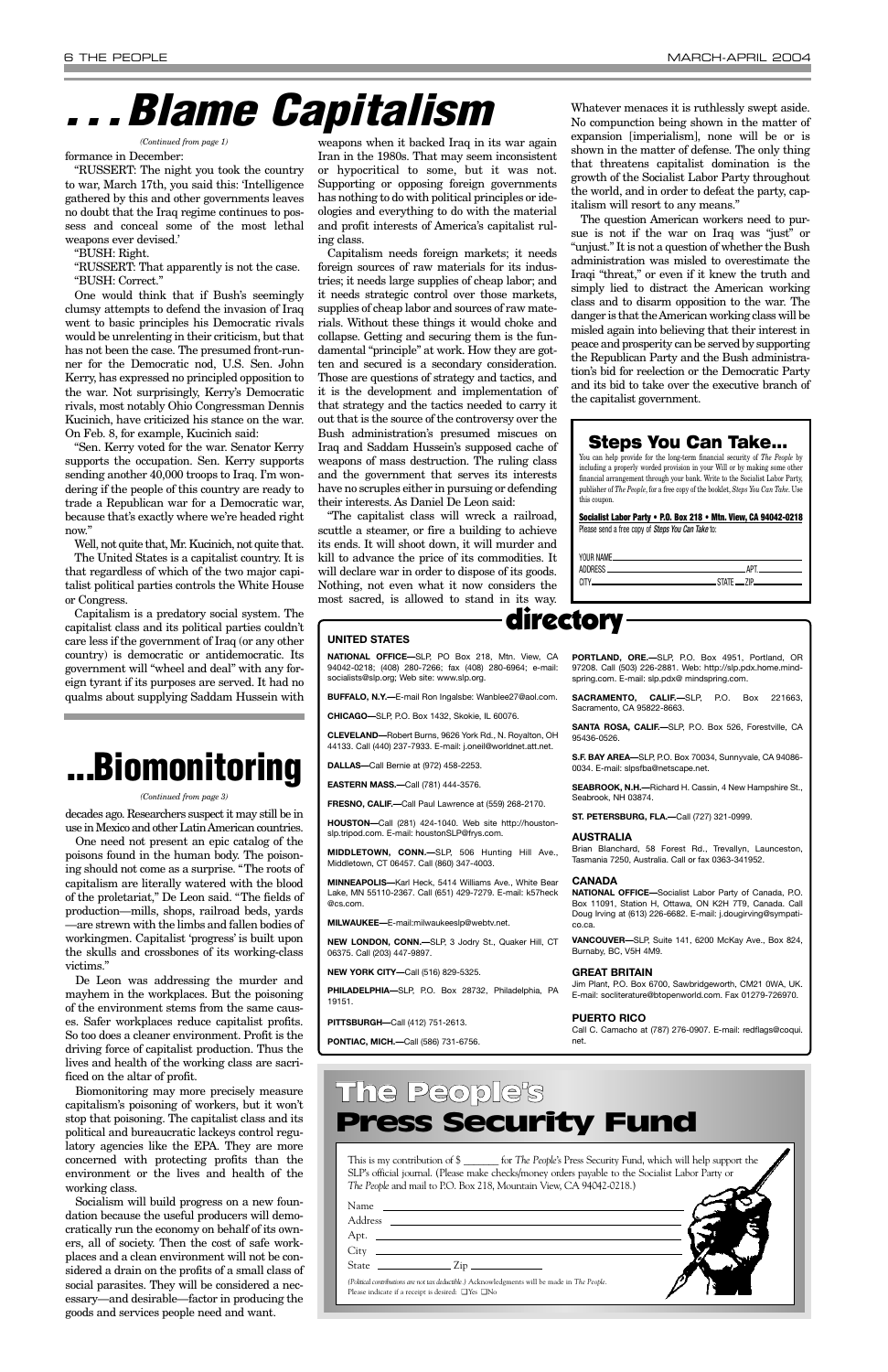(Dec. 13, 2003—Feb. 6, 2004) *Press Security Fund*

Anonymous \$500; Joan Davis \$400; Glenn Schelin \$276; \$200 each Chris Dobreff, Doug Irving for SLP of Canada, Roy K. Nelson, Section Cleveland (in memory of Conrad Gutermuth); Walter Leibfritz \$183.32; Anony-mous \$112; Anonymous \$100.01; \$100 each Edward J. Madejczk (in memory of James C. Horvath), J. Thadieu Harris III, Ron Harner; Daniel Deneff \$90; Section Cook Co., Ill., \$86.32; John Houser \$78; Harvey Fuller \$50; Jim McHugh \$40; William Barry \$35; Jim & Nancy Kniskern \$32; \$30 each Herbert Joyce, John Hagerty; \$25 each David Carowitz, Howard Hecht, John S. & Rosemary Gale, Lee F. Ortenstein, Ph.D., Peter Teeuwissen, R. Collins, Robert Ormsby.

\$20 each Joe Allbritten, Joe Randell, Lawrence Hackett, Patrick McElhaney, Richard Woodward; George E. Gray \$16; \$15 each Diane Lorraine Poole, Ed & Pat Killian; T.

McGregor \$12.06; Marshall G. Soura \$12; \$10 each Dagfinn Sjoen, Harry E. Gibson, Joe Barsch, Matthew Rinaldi; \$6 each Donna Meyer, John & Mary Brlas; \$5 each Richard Wilson, Vincent Avila; Earl Shimp \$3; Paul D. Lawrence \$2.50; Brian Blanchard \$2.20; George Gaylord \$1. Total: \$3,558.41

#### *SLP Sustainer Fund*

\$300 each Karl Heck, Bernard Bortnick; Robert Burns \$150; Section Cook Co., Ill. (\$120): \$60 each A. Bikar, D.Vollmer; \$120; Carl C. Miller Jr. \$175; Section Wayne Co., Mich., \$110; \$100 each Lois Reynolds, Chris Dobreff; \$50 each Michael J. Preston, Donald Rogers; Section San Francisco Bay Area: Bill Kelley \$40; Archie Sim \$25; \$20 each George E. Gray, Steve Littleton, Jill Campbell; Reynold R. Elkins \$12.

Total: \$1,592.00

*SLP Leaflet Fund*

Michael J. Preston \$50; Richard Wilson \$15; \$5 each Joseph J. Frank, Patrick McElhaney.

Total: \$75.00

*Daniel De Leon Sesquicentennial Fund* Walter Vojnov \$100; Hubert L. Fultz \$25; Valery Zaytsev \$20; \$10 each Richard Mack, Mark B. Koral; Tom Herzog \$5.

Total: \$170.00

*SLP Emergency Fund*

R. Hofem \$20.00 (Total)

*Genevieve Gunderson Memorial Fund*

Paul D. Lawrence \$20.00 (Total)

The People's *Christmas Box*

Nick York \$100; \$50 each Donna Meyer, J. Blessington, Robert Hofem; Manuel Luevano \$25; Marshall G. Soura \$12. Total: \$287.00

#### The People's *Annual Thanksgiving Fund*

Gerald Lucas \$200; Dr. L. Miles Raisig \$100; Karl M. Zwicker \$60; Albert Mitch \$50; William H. Nace \$35; \$25 each Louise Radley, Phillip Colligan, Steve Druk; \$20 each Sophia Carevich, Troy Phipps; James Whiteside \$15; Jake Cipris \$10.

Total: \$585.00

#### **Socialist Labor Party**

#### *Financial Summary* (December 2003)

| *Includes Goldberg bequest (\$233,793.33) |  |
|-------------------------------------------|--|

### **TEXAS**

#### **Houston**

**Discussion Meeting—**Section Houston will hold a discussion meeting on Monday, March 8, 7 p.m., at the Montrose Branch Public Library, 4100 Montrose, Houston. Topic: "Trade Unionism vs. Industrial Unionism: How to Build a Real Working-Class Union." For more information call 281-424- 1040, e-mail houstonslp@frys.com or visit the section's Web site at http://houstonslp.tripod.com.

porate murderers having gotten by once repeated the offense with additional deaths, and in all but a few cases with repeated impunity!

•"Since 1990, the agency has quietly downgraded 202 fatality cases from 'willful' to 'unclassified,' a vague term favored by defense lawyers in part because it virtually forecloses the possibility of prosecution."

•Over two decades, in 17 states, District of Columbia and three territories there was no record of prosecutions of willful violations responsible for the death of 423 workers.

•Explosive disasters from petrochemical plants have caused numerous deaths nationwide over the past decade in Belpre, Ohio; Anacortes, Wash.; and Delaware City while OSHA shrank from pursuing charges.

•Of the 2,197 willful deaths, a paltry \$106 million in OSHA fines and a total of fewer than 30 years in jail were levied, 20 of which were for one felony.

•Only 404 of the 83,559 citations for safety violations during 2003 were labeled "willful."

Under federal law willful violations of workers' safety leading to injury or death are legally misdemeanors rather than felonies, a fact that militates against OSHA's pursuit of violators. In this regard retired OSHA inspector Paul Bakewell referred to the resistance exerted upon him in pursuing violators, noting that criminal charges were very time consuming while the pressure from the top OSHAbureaucrats was for high quotas. "The honest to God truth is that it's just going to slow you down. They want numbers," he stated, "lots of inspections, and it will hurt you to do one of these cases."

Indeed, John Henshaw, OSHA's administrator, reminiscent of the pilloried Soviet bureaucrats who sought validation in contrived numbers, likes to point to the increase in inspections—3,000 more than in 2000, and 9,000 violations that are more serious. But few of these go to prosecution and that's the rub.

The case of Chicago OSHA administrator John J. McCann was cited as symptomatic. In the 1980s, Reagan-appointed bureaucrats rebuked him in seeking criminal prosecution of willful violators. "They were all thrown out," he stated. "We wanted to make an example of those few people who do so much harm to society for their own personal gain," he observed. Instead of being rewarded for his vigilance, he was transferred so many times that he ended up living in a tent to avoid moving his family.

Jeff Brooks, a 16-year OSHAinspector who, in speaking of the job-related deaths, articulated the real code OSHA follows: "It can't just be willful, it has to be obscenely willful. If they didn't purposely with malice seek to kill this person, then you don't prosecute." This waffling ultimately caused OSHA to bend to capitalist pressure and downgrade the term "willful" to "unclassified."

The reluctance of federal prosecutors to take on carefully prepared and documented cases only to declare them "misdemeanors" has proliferated and inhibited the process of judicial prosecution and sends a clear message to the capitalist class that workers can be killed in jobrelated deaths with impunity. The six-month jail term originally levied in 1970, when OSHA was enacted, was the maximum sentence, half the term levied for anyone harassing a wild burro on federal lands! Obviously, the asses in Congress are more protective of their own breed.

The fact is that OSHA is a vulnerable ploy advanced by the political state to protect capitalist interests while beguiling the working class with the notion that workplace safety is assured. It is an agency subordinate to the Office of the Solicitor under the Department of Labor and its horde of 500 lawyers. The solicitor in turn is a political appointee who is subordinate to the secretary of labor, a position politically subservient to the capitalist class.

The solicitor under Clinton, Thomas Williamson Jr., referred to his role as a "choke point control" to protect the political flanks of the secretary. "You start accusing people of crimes and they get acquitted, you're going to destroy the credibility of the agency." Is this a new concept in jurisprudence—or capitalist justice as usual?

To measure the answer, New Jersey Sen. Jon S. Corzine wants to raise the prison penalty for safety violations from six months to a paltry 10 years. Even this proposal faces stiff resistance judging from Randel K. Johnson's reaction. This vice president for labor issues at the U.S. Chamber of Commerce declared, "Obviously we're not going to support the expansion of criminal penalties." Obviously, such penalties would be inconsonant with the profit motive that propels the murderous engine of capitalism wherein workers' safety is always sacrificed if it means slowing production or spending for safety measures that could reduce profits.

The ever-compliant OSHA bureaucrat John Henshaw virtually seconded Johnson in piously declaring "that our job is not to rack up the individual statistics that some people like to see. Our job is to correct the workplace." That can only mean more of the same.

could have no interest in depriving him of them. Hence he will be allowed to keep them, just as much his private property under socialism as they were under capitalism. Nay, more, socialism will multiply an hundredfold each man's power of acquiring, and his surety of retaining, this sort of private property.

For the same reason that socialism will not abolish private ownership of household and personal goods, namely, because these are not engines of national production, and confer no exploiting powers, it may well come to pass that socialism will not abolish inheritance in these things. In the other things, the machinery of production, they being no more subject to private ownership, of course, inheritance of them falls to the ground. And as it is not through one's personal property, but through his ownership of the means of production, that one works himself into "most of the wealth of the community," the inheritance which socialism may allow can never lead to the situation suggested.

No, it won't happen.

### *. . . De Leon*

# **. . . Impaired by OSHA**



Section San Francisco will hold the following discussion meetings. For more information please call 408-280-7266 or e-mail slpsfba@netscape.net.

#### **Mountain View**

**Discussion Meeting—**Saturday, April 24, from 1:30–5 p.m., at the Mountain View Public Library, 585 Franklin St. (between Church & Mercy sts., near downtown). Moderator: Bruce Cozzini.

#### **Oakland**

**Discussion Meetings—**Saturday, March 13 and Saturday April 17. Both meetings will be held from 4:30–6:30 p.m. at the Rockridge Branch Library, 2nd floor community room, 5366 College St. (corner of College & Manila sts.). Moderator: Frank Prince.

#### **San Francisco**

**Discussion Meeting—**Saturday, April 24, from 1:30–4 p.m., at the San Francisco Main Public Library, ground floor conference room, Grove & Larkin sts. Moderator: Robert Bills.

#### **Saratoga**

**Discussion Meeting—**Saturday, March 27, from 11:30–2 p.m., at the Saratoga Public Library, 13650 Saratoga Ave. (exit Hwy. 85 at Saratoga Ave. and proceed toward the city of Saratoga). Moderator: Bruce Cozzini.



#### **Portland**

**Discussion Meetings—**Section Portland holds discussion meetings every second Saturday of the month. Meetings are usually held at the Central Library, but the exact time varies. For more information please call Sid at 503-226-2881 or visit our Web site at http://slp.pdx.home.mindspring.com.

#### *(Continued from page 1)*

#### *(Continued from page 4)*